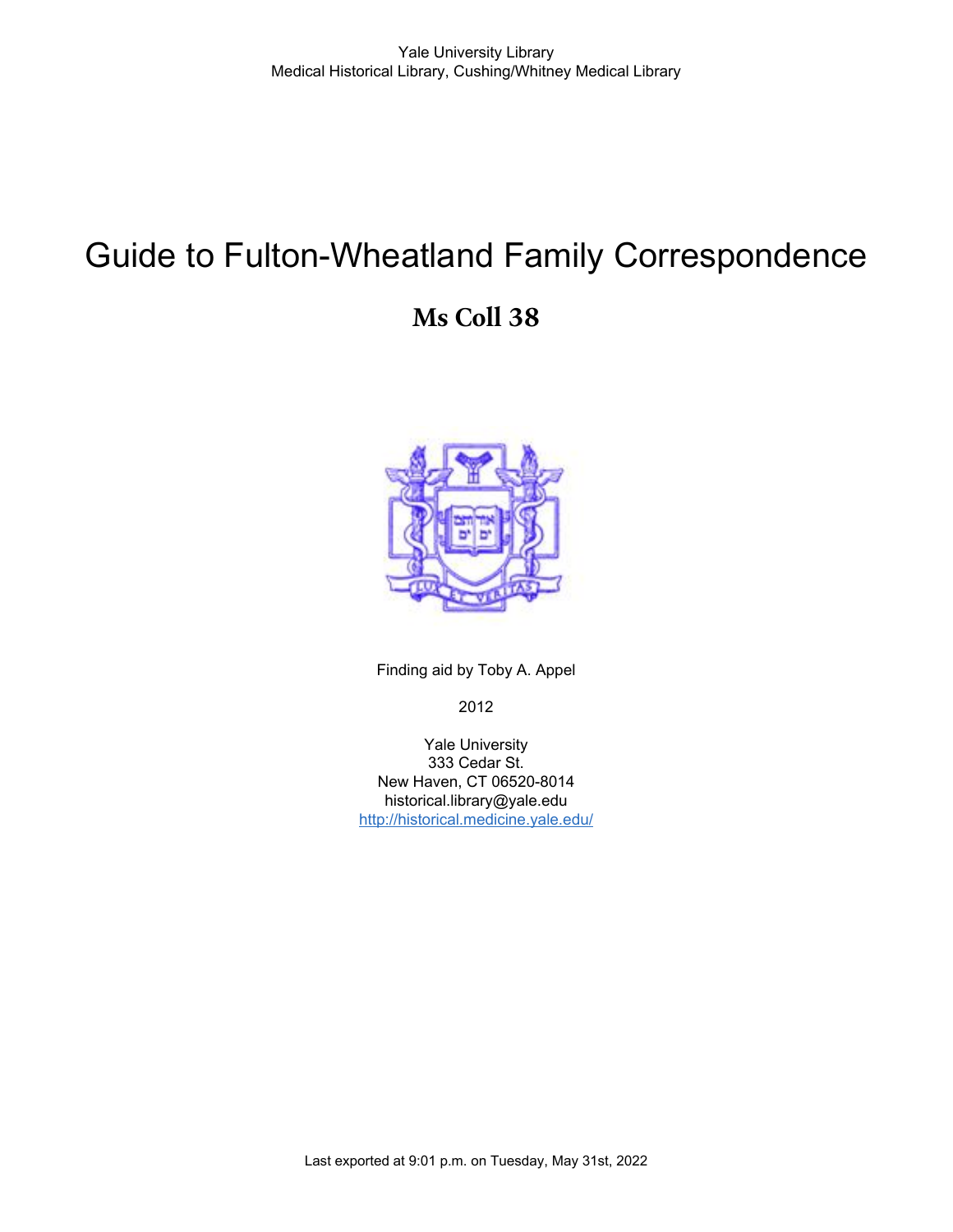# **Table of Contents**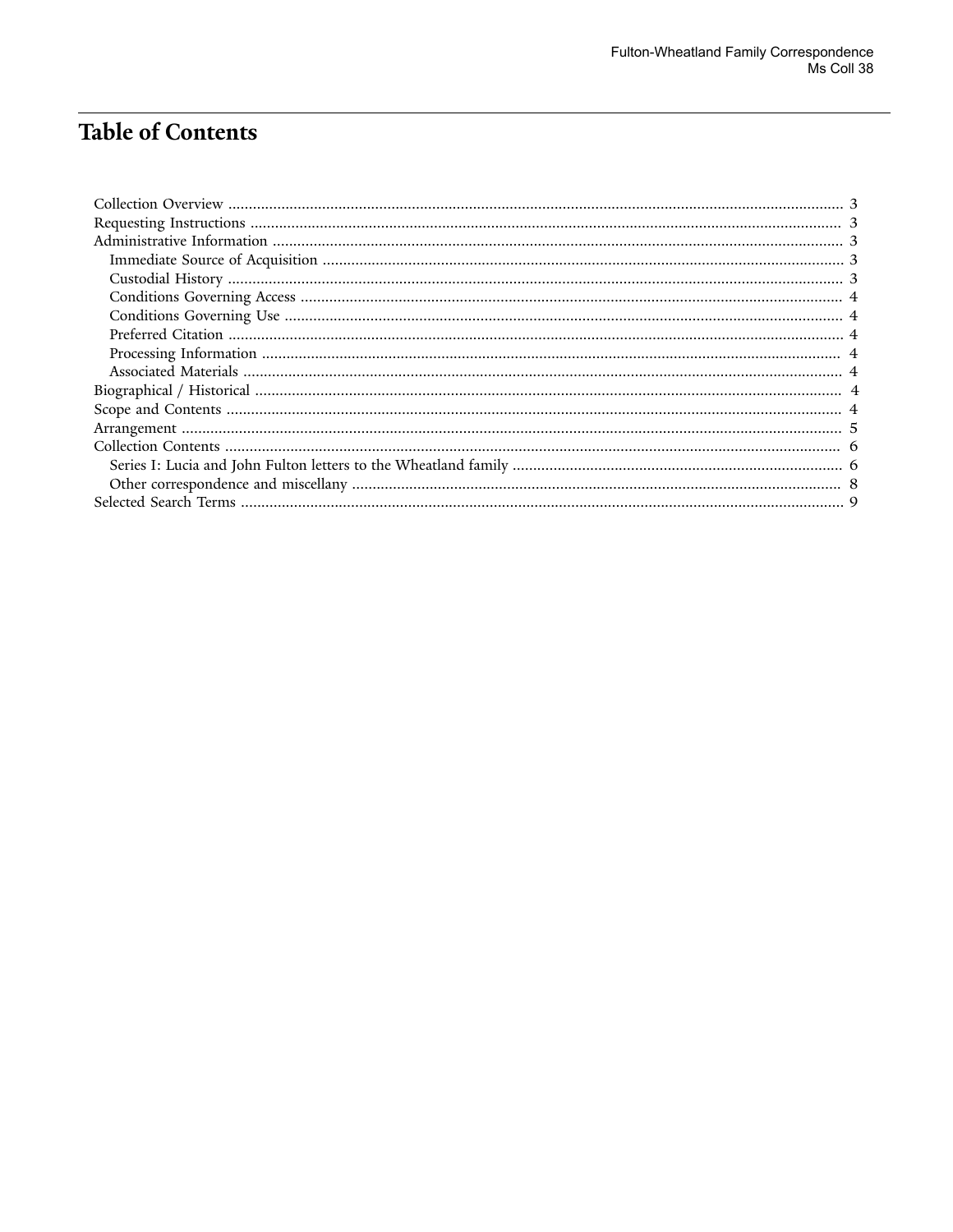### <span id="page-2-0"></span>**Collection Overview**

|                                               | REPOSITORY: Medical Historical Library, Cushing/Whitney Medical Library<br><b>Yale University</b><br>333 Cedar St.<br>New Haven, CT 06520-8014<br>historical.library@yale.edu<br>http://historical.medicine.yale.edu/                                                                                                            |
|-----------------------------------------------|----------------------------------------------------------------------------------------------------------------------------------------------------------------------------------------------------------------------------------------------------------------------------------------------------------------------------------|
| CALL NUMBER: Ms Coll 38                       |                                                                                                                                                                                                                                                                                                                                  |
|                                               | CREATOR: Fulton, Lucia Pickering, 1899-1989                                                                                                                                                                                                                                                                                      |
|                                               | TITLE: Fulton-Wheatland Family Correspondence                                                                                                                                                                                                                                                                                    |
|                                               | DATES: 1921-1930                                                                                                                                                                                                                                                                                                                 |
| <b>BULK DATES: 1923-1925</b>                  |                                                                                                                                                                                                                                                                                                                                  |
| PHYSICAL DESCRIPTION: 1 linear foot (2 boxes) |                                                                                                                                                                                                                                                                                                                                  |
| LANGUAGE: English                             |                                                                                                                                                                                                                                                                                                                                  |
|                                               | SUMMARY: Lucia Pickering Wheatland married John Fulton, who was in Oxford on a Rhodes<br>fellowship, in 1923. The collection contains correspondence from Lucia and<br>John Fulton in Oxford to Lucia's parents, Richard and Mary Wheatland, in<br>Massachusetts. John Fulton was named professor of physiology at Yale in 1929. |
|                                               | ONLINE FINDING AID: To cite or bookmark this finding aid, please use the following link: https://<br>hdl.handle.net/10079/fa/med.ms.0038                                                                                                                                                                                         |

### <span id="page-2-1"></span>**Requesting Instructions**

To request items from this collection for use on site, please use the request links in the HTML version of this finding aid, available at <https://hdl.handle.net/10079/fa/med.ms.0038>.

Key to the container abbreviations used in the PDF finding aid:

b. box f. folder

### <span id="page-2-2"></span>**Administrative Information**

#### <span id="page-2-3"></span>**Immediate Source of Acquisition**

Donated by Elizabeth Davey from the estate of Lycurgus M. Davey, M.D., 2009.

### <span id="page-2-4"></span>**Custodial History**

Lycurgus Davey, a neurosurgeon and member of the Yale Medical faculty, was a graduate of Yale College (1939) and Yale School of Medicine (1943). These letters were probably lent by Lucia Fulton to Dr. Davey who wrote historical articles on Fulton.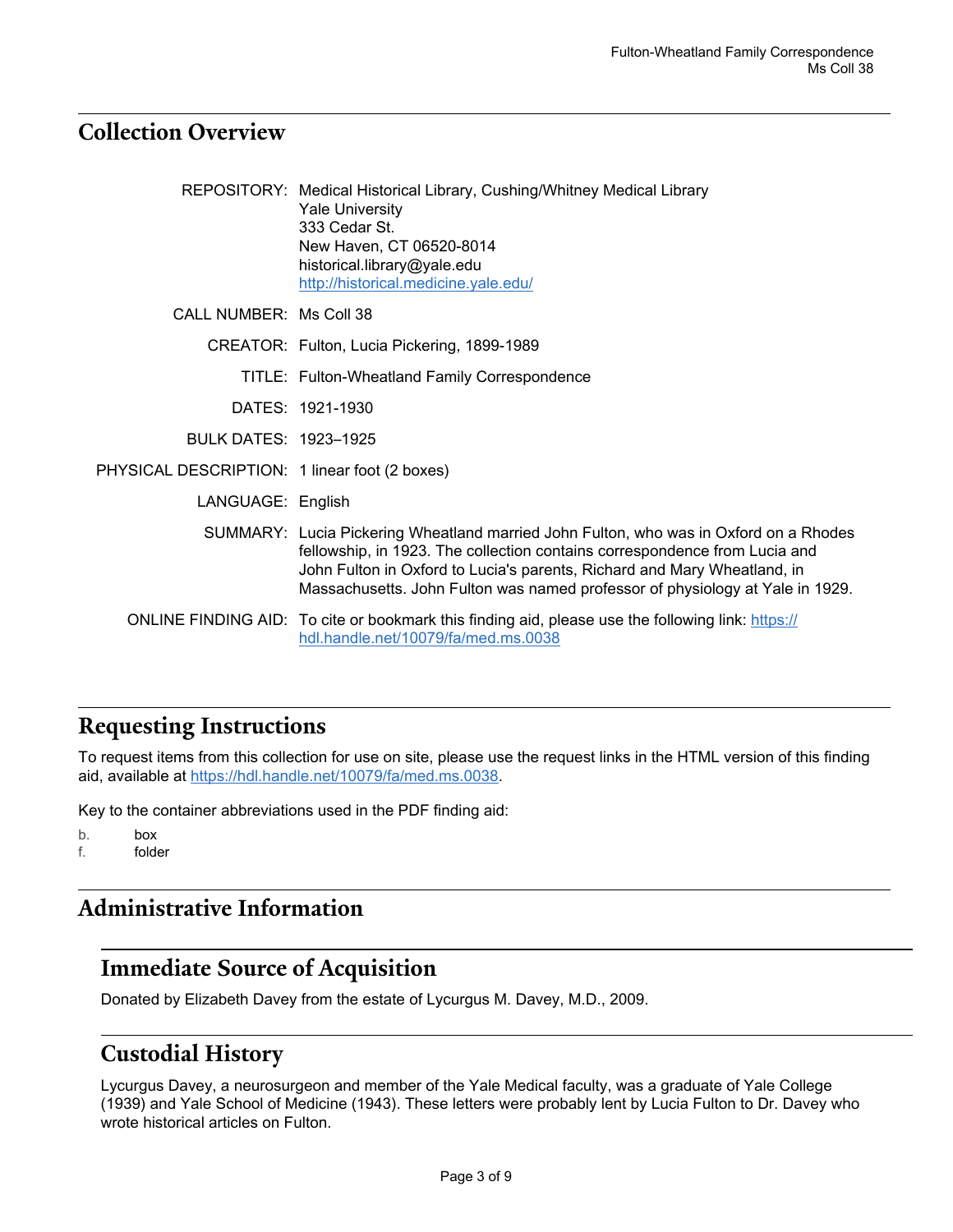### <span id="page-3-0"></span>**Conditions Governing Access**

The materials are open for research.

### <span id="page-3-1"></span>**Conditions Governing Use**

Yale owns copyright for John F. Fulton correspondence but not for Lucia Fulton or others represented in this collection.

### <span id="page-3-2"></span>**Preferred Citation**

Fulton-Wheatland Family Correspondence, Historical Library, Cushing/Whitney Medical Library, Yale University

### <span id="page-3-3"></span>**Processing Information**

Most of the correspondence was found in envelopes from which one could determine the year and what other letters or clippings were enclosed.

### <span id="page-3-4"></span>**Associated Materials**

John Farquhar Fulton papers, MS 1238, Manuscripts and Archives, Yale University Library; John Farquhar Fulton papers in the Medical Historical Library, Ms Coll 2, Cushing/Whitney Medical Library.

# <span id="page-3-5"></span>**Biographical / Historical**

Lucia Wheatland was born on June 26, 1899, in Salem, Massachusetts, the daughter of Richard and Mary Robinson Wheatland. She grew up at her parents' country home in Topsfield, near Salem, and attended Milton Academy. Through her brother Stephen Wheatland who attended Harvard College, she met John F. Fulton. Fulton, who graduated from Harvard College in 1921, received a Rhodes Scholarship to Oxford. Lucia Wheatland married John Fulton in Oxford on September 29, 1923. As a Rhodes Fellow, John Fulton spent two years at Magdalen College, Oxford, and then a further two years at Oxford as a Christopher Welch Scholar and demonstrator in physiology. He worked under the neurophysiologist, Charles Sherrington. The Fultons lived around the corner from Lady Grace Revere Osler, widow of Sir William Osler, who lived at 13 Norham Gardens. Lady Osler offered her hospitality, mentored Lucia Fulton in household management and entertaining, and made Osler's book collection freely available to John Fulton. Fulton received a B.A. from Oxford in 1923, and an M.A. and D. Phil. in 1925. In the summer of 1925, the Fultons returned to Boston where John Fulton received his M.D. at Harvard Medical School in 1927. In 1927-1928 Fulton worked under Harvey Cushing as an associate neurological fellow at Peter Bent Brigham Hospital in Boston. The Fultons returned to Oxford in 1928, where John Fulton was a fellow at Magdalen College. Fulton was appointed professor of physiology at Yale in 1929.

### <span id="page-3-6"></span>**Scope and Contents**

The collection consists of frequent handwritten letters from Lucia and/or John Fulton in Oxford (or while traveling) to Lucia's parents at Topsfield, Massachusetts. Most of letters were written by Lucia to her mother, Mary Robinson Wheatland (Mrs. Richard Wheatland), but some were addressed to her father or to both parents. Some letters were written by John Fulton to the Wheatlands. The first group of letters date from just before the Fultons' marriage in 1923 to the Fultons' return to the United States in the summer of 1925. A second group of letters dates from the Fultons' second stay in Oxford in 1928-1929. Letters discuss social life in Oxford, management of the household and household purchases, family news, and travels. Some letters relate to John Fulton's work with Sherrington and his interests in book collecting and history of medicine. There are also several letters in the collection from Lucia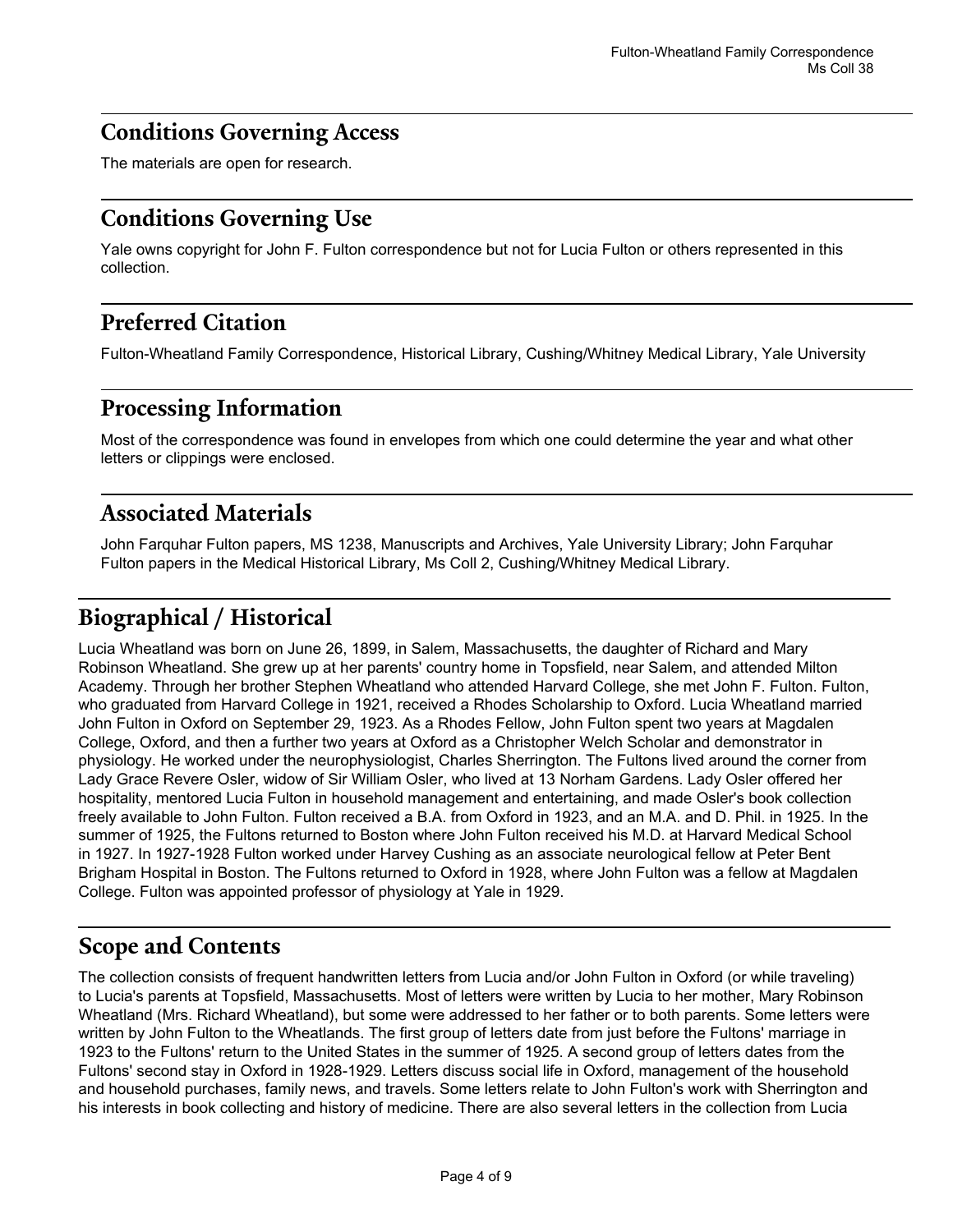Fulton to her brother David P. Wheatland in Bangor, Maine, and from Lady Grace Revere Osler to Mrs. Wheatland. The few snapshot photographs enclosed in letters in this collection are of houses or travel scenery.

#### <span id="page-4-0"></span>**Arrangement**

Organized in two series: 1. Lucia and John Fulton letters to the Wheatland family. 2. Other correspondence and miscellany.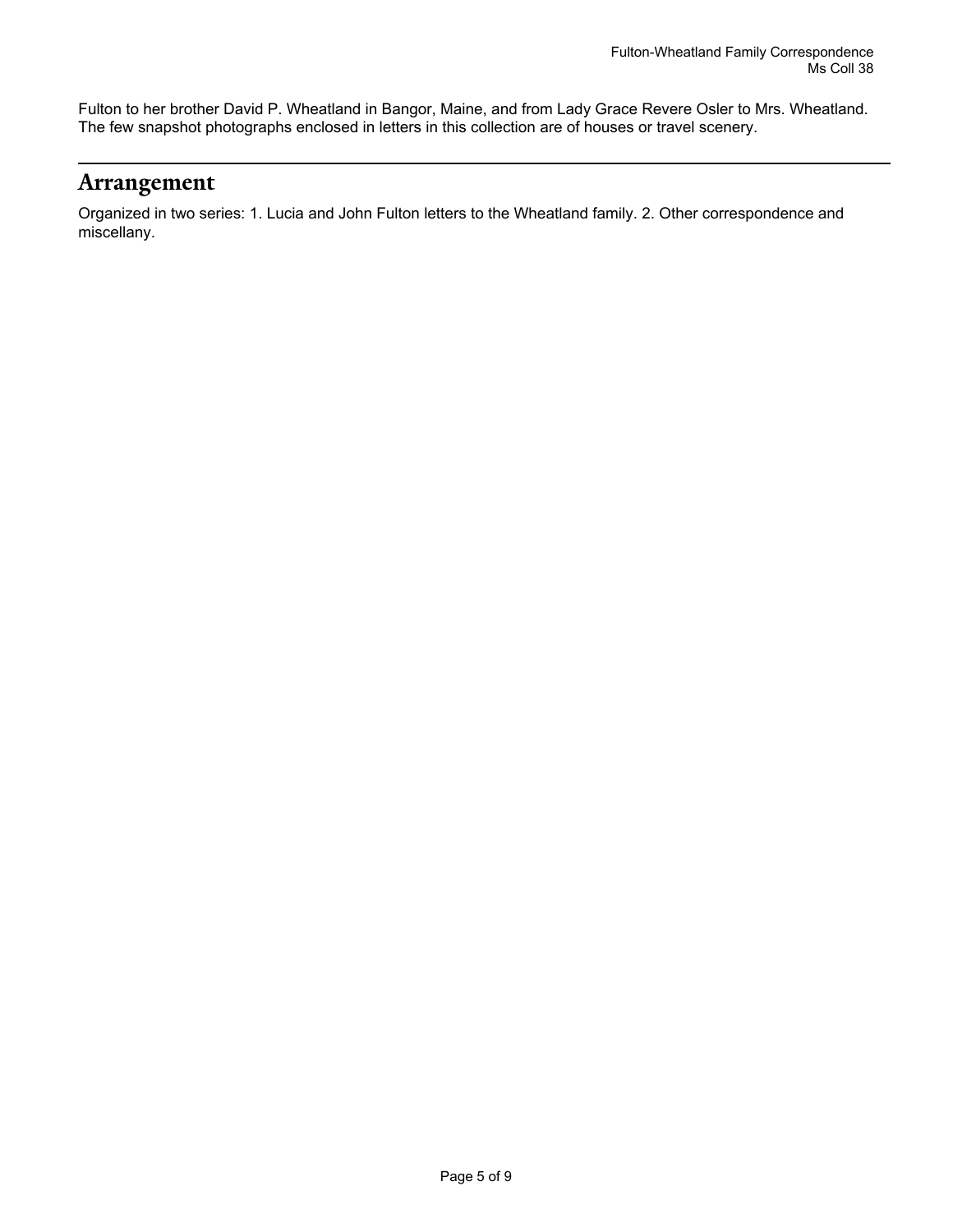# <span id="page-5-1"></span><span id="page-5-0"></span>**Collection Contents Series I: Lucia and John Fulton letters to the Wheatland family**

| b. 1, f. 1  | Lucia Wheatland, Boston, to John Fulton, traveling in Europe                                                                                                               | 1922 April 22              |
|-------------|----------------------------------------------------------------------------------------------------------------------------------------------------------------------------|----------------------------|
| b. 1, f. 2  | Admission card for Mrs. Wheatland to the Ladies Gallery of the Rhodes Trustees' Dinner 1923 June 16<br>On reverse, comments presumably by Mrs. Wheatland, on the speeches. |                            |
| b. 1, f. 3  | Lucia and John Fulton to the Wheatlands                                                                                                                                    | 1923 September             |
| b. 1, f. 4  | Lucia and John Fulton to the Wheatlands                                                                                                                                    | 1923 October               |
| b. 1, f. 5  | Lucia and John Fulton to the Wheatlands<br>One letter from Lucia Fulton is addressed to "Grandma."                                                                         | 1923 November-<br>December |
| b. 1, f. 6  | Lucia and John Fulton to the Wheatlands                                                                                                                                    | 1924 January               |
| b. 1, f. 7  | Lucia and John Fulton to the Wheatlands<br>Includes a letter from Ethel Sherrington, wife of Charles Sherrington, to Mrs. Wheatland.                                       | 1924 February              |
| b. 1, f. 8  | Lucia and John Fulton to the Wheatlands                                                                                                                                    | 1924 March                 |
| b. 1, f. 9  | Lucia and John Fulton to the Wheatlands                                                                                                                                    | 1924 April                 |
| b. 1, f. 10 | Lucia and John Fulton to the Wheatlands                                                                                                                                    | 1924 May                   |
| b. 1, f. 11 | Lucia and John Fulton to the Wheatlands<br>Includes a letter from Edith Fulton, John Fulton's mother, to Mrs. Wheatland.                                                   | 1924 June                  |
| b. 1, f. 12 | Lucia and John Fulton to the Wheatlands                                                                                                                                    | 1924 July                  |
| b. 1, f. 13 | Lucia and John Fulton to the Wheatlands                                                                                                                                    | 1924 August                |
| b. 1, f. 14 | Lucia and John Fulton to the Wheatlands                                                                                                                                    | 1924 September             |
| b. 1, f. 15 | Lucia and John Fulton to the Wheatlands<br>Includes a letter from Joan Liddell to Lucia Fulton.                                                                            | 1924 October               |
| b. 1, f. 16 | Lucia and John Fulton to the Wheatlands<br>Includes a letter from Martha Wheatland (Lucia's younger sister who was staying with<br>the Fultons) to [Lucia Fulton].         | 1924 November              |
| b. 1, f. 17 | Lucia and John Fulton to the Wheatlands                                                                                                                                    | 1924 December              |
| b. 2, f. 18 | Lucia and John Fulton to the Wheatlands                                                                                                                                    | 1925 January               |
| b. 2, f. 19 | Lucia and John Fulton to the Wheatlands                                                                                                                                    | 1925 February              |
| b. 2, f. 20 | Lucia and John Fulton to the Wheatlands<br>One letter includes a snapshot of a home for rent.                                                                              | 1925 March                 |
| b. 2, f. 21 | Lucia and John Fulton to the Wheatlands<br>Inlcudes a letter from Charoline[?] E. Williams to Lucia Fulton.                                                                | 1925 April                 |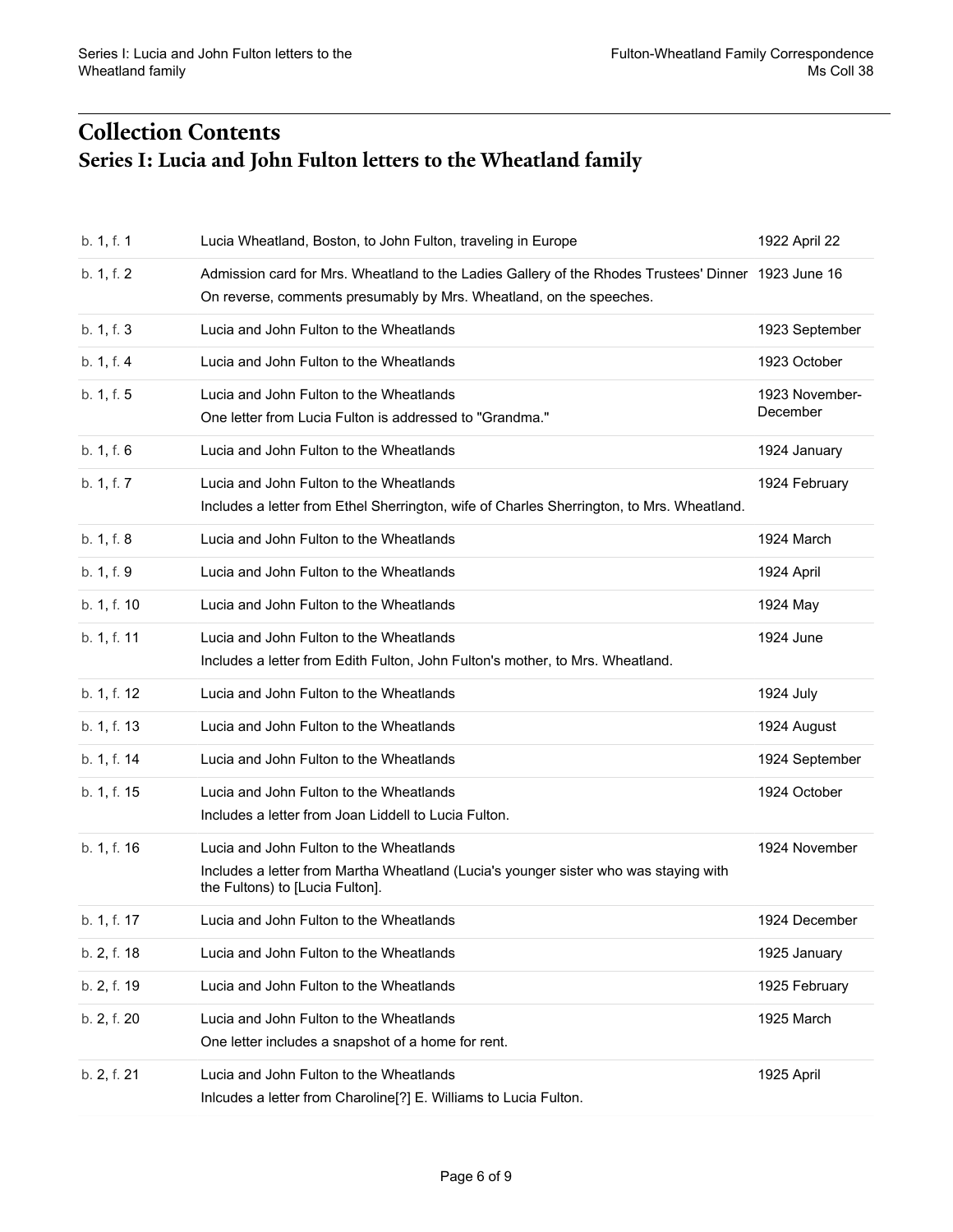| b. 2, f. 22 | Lucia and John Fulton to the Wheatlands<br>Includes an invitation to the opening, the program, and a description of the Lewis Evans<br>Collection of Scientific Instruments installed in the Ashmolean Museum.          | 1925 May                   |
|-------------|-------------------------------------------------------------------------------------------------------------------------------------------------------------------------------------------------------------------------|----------------------------|
| b. 2, f. 23 | Lucia and John Fulton to the Wheatlands                                                                                                                                                                                 | 1925 June                  |
| b. 2, f. 24 | Lucia and John Fulton to the Wheatlands                                                                                                                                                                                 | 1925 July                  |
| b. 2, f. 25 | Lucia and John Fulton to the Wheatlands                                                                                                                                                                                 | 1928 June                  |
| b. 2, f. 26 | Lucia and John Fulton to the Wheatlands                                                                                                                                                                                 | 1928 July                  |
|             |                                                                                                                                                                                                                         |                            |
| b. 2, f. 27 | Lucia and John Fulton to the Wheatlands<br>The Wheatlands had been previously visiting the Fultons. Includes letters from Joan<br>Liddell from S & M(?) to Lucia Fulton, and from Margaret A. Revere to Mrs. Wheatland. | 1928 November-<br>December |
| b. 2, f. 28 | Lucia Fulton to her mother<br>Mentions forthcoming move to New Haven.                                                                                                                                                   | 1929 January 7             |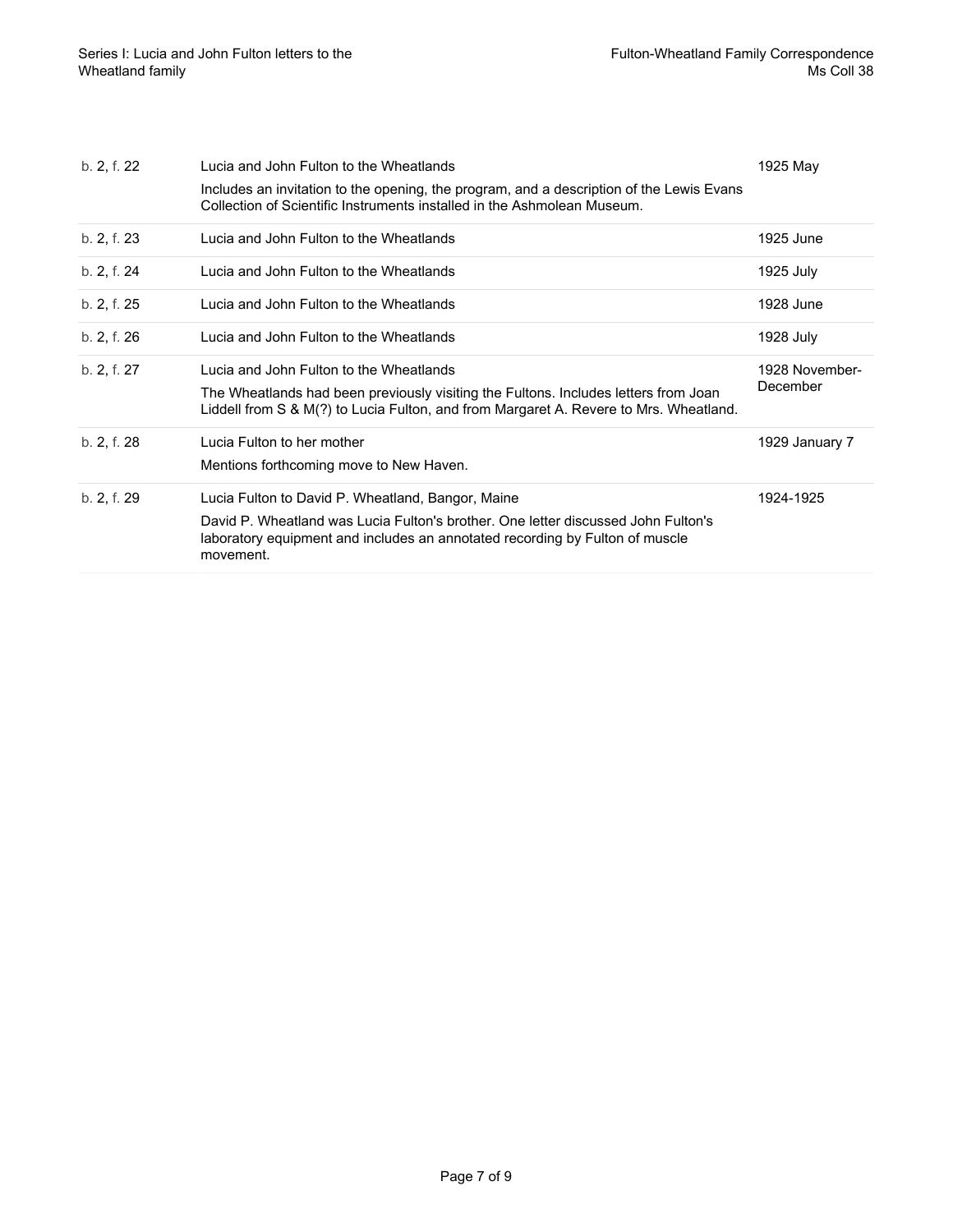## <span id="page-7-0"></span>**Other correspondence and miscellany**

| b. 2, f. 30 | Eleanore Jane Fulton, Lancaster, Pennsylvania, to John Fulton<br>A distant relation responding to John Fulton's interest in the history of the Fulton family. | 1921 May 4      |
|-------------|---------------------------------------------------------------------------------------------------------------------------------------------------------------|-----------------|
| b. 2, f. 31 | Grace Revere Osler to Mrs. (Mary) Wheatland                                                                                                                   | 1923-1925       |
| b. 2, f. 32 | Joan Liddell to Mrs. (Mary) Wheatland                                                                                                                         | 1928 January 10 |
| b. 2, f. 33 | Miscellany found with the collection<br>Clipped short poems, refrain from a Jacobite song, and holiday card from the Fulton's<br>New Haven home.              | n.d.            |